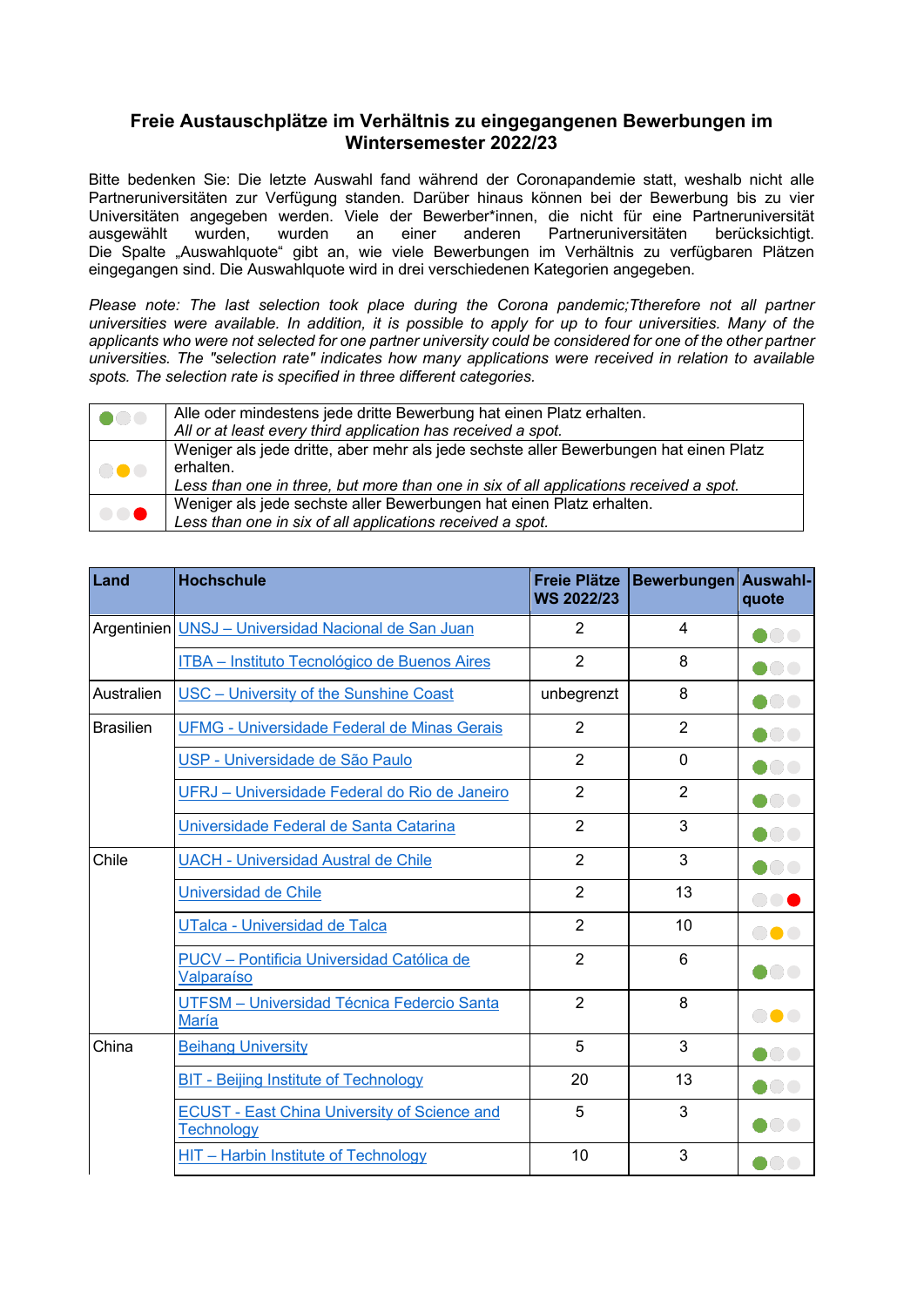|        | <b>HUST - Huazhong University of Science and</b><br>Technology  | 5              | 5              | DOO                                                                         |
|--------|-----------------------------------------------------------------|----------------|----------------|-----------------------------------------------------------------------------|
|        | <b>Peking University</b>                                        | 5              | 3              | $\bullet\hspace{-4.5pt}\bullet\hspace{-4.5pt}\bullet$                       |
|        | <b>SEU - Southeast University</b>                               | 5              | 5              | $\bullet$ . The set of $\bullet$                                            |
|        | <b>SJTU - Shanghai Jiao Tong University</b>                     | 10             | 13             | $\bullet\bullet\bullet$                                                     |
|        | <b>Tongji University</b>                                        | 5              | 20             | $\bigcirc$ or                                                               |
|        | <b>Sun Yat-Sen University</b>                                   | 10             | 3              | $\bullet\bullet\bullet$                                                     |
|        | The Hong Kong Polytechnic University                            | 10             | 3              | $\bullet\bullet\bullet$                                                     |
|        | The Hong Kong University of Science and<br><b>Technology</b>    | 5              | 11             | $\blacksquare$                                                              |
|        | <b>Tongji University</b>                                        | 5              | $\overline{2}$ | DOC                                                                         |
|        | <b>Tsinghua University</b>                                      | 6              | 16             |                                                                             |
| Indien | <b>IISCB</b> - Indian Institute of Science Bangalore            | $\mathbf{1}$   | $\mathbf{1}$   | DOC                                                                         |
|        | <b>IIT Mandi - Indian Institute of Technology Mandi</b>         | 5              | $\overline{0}$ | $\bullet\bullet\bullet$                                                     |
|        | IIT Madras - Indian Institute of Technology<br><b>Madras</b>    | 3              | 0              | $\bullet\hspace{-4.5pt}\bullet\hspace{-4.5pt}\bullet$                       |
|        | <b>IITD - Indian Institute of Technology Delhi</b>              | 3              | $\overline{2}$ | $\bullet\bullet\bullet$                                                     |
| Israel | Technion - Israel Institute of Technology                       | $\overline{4}$ | 10             | $\bullet\bullet\bullet$                                                     |
| Japan  | <b>Keio University</b>                                          | $\overline{2}$ | 20             | $\bigcirc$ $\bigcirc$                                                       |
|        | <b>Kyoto University</b>                                         | $\overline{2}$ | 19             |                                                                             |
|        | <b>Kyushu University</b>                                        | 3              | 5              | $\bullet$ 0 0                                                               |
|        | <b>Nagoya University</b>                                        | 3              | $\overline{2}$ | $\bullet\hspace{-4.5pt}\bullet\hspace{-4.5pt}\bullet$                       |
|        | NAIST - Nara Institute of Science and Technology                | $\overline{2}$ | 8              | <b>OOO</b>                                                                  |
|        | <b>Osaka University</b>                                         | 3              | 8              | DOO                                                                         |
|        | <b>The University of Tokyo</b>                                  | 6              | 15             | 000                                                                         |
|        | <b>Tokyo Institute of Technology</b>                            | 3              | 34             | $\bigcirc$                                                                  |
|        | <b>Tohoku University</b>                                        | $\overline{2}$ | 9              | 80 C                                                                        |
| Kanada | ETS- École de Technolgie Supérieure                             | $\overline{2}$ | 5              | $\bullet\hspace{-4.5pt}\bullet\hspace{-4.5pt}\bullet$                       |
|        | <b>University of Alberta</b>                                    | $\overline{2}$ | 33             | $\bullet$ $\bullet$ (                                                       |
|        | École Polytechnique de Montréal                                 | $\overline{2}$ | $\overline{4}$ | $\bullet\bullet\bullet$                                                     |
| Korea  | <b>EWHA Womans University</b>                                   | 3              | $\overline{7}$ | $\bullet\hspace{-4.5pt}\bullet\hspace{-4.5pt}\bullet\hspace{-4.5pt}\bullet$ |
|        | KAIST - Korea Advanced Institute of Science and<br>Technology   | 5              | 23             | ●●●                                                                         |
|        | <b>Korea University</b>                                         | 3              | 16             | $\bullet\bullet\bullet$                                                     |
|        | <b>POSTECH</b> - Pohang University of Science and<br>Technology | 5              | 6              | $\bullet\bullet\bullet$                                                     |